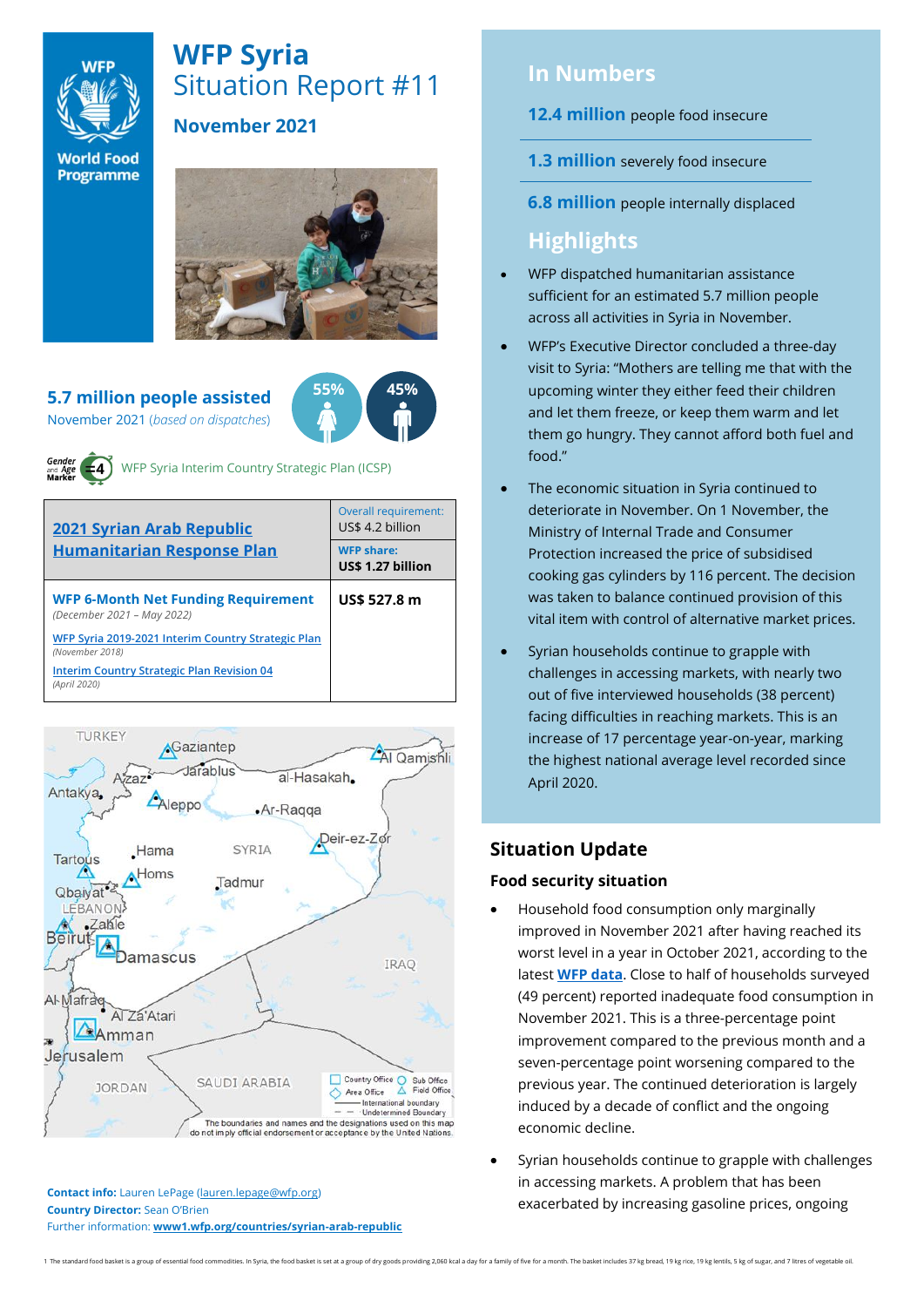fuel shortages across the country, and the recent resurgence of COVID-19 cases. In November 2021, nearly two out of five interviewed households (38 percent) faced difficulties in reaching markets, an increase of 17 percentage points compared to November 2020, marking the highest national average level recorded since April 2020.

#### **Southern Syria**

• WFP participated in several missions over the reporting period across the southern areas. Notable among which is the mission to Dar'a al-Balad district. This was the first UN mission inside the neighbourhoods of Dar'a al-Balad since witnessing hostilities and displacements in July – August 2021. The community listed food, shelter kits, and water tanks as their priority needs. WFP continues to support up to 33,500 people inside Dar'a al-Balad with GFA; and supports students with date bars (school feeding) among other activities.

#### **North-Western Syria**

- The security situation in north-western Syria remained volatile over the month of November, with reports of artillery shelling in multiple areas across southern Idlib and western Aleppo countryside reportedly resulting in civilian casualties.
- The UNHCR-led Camp Management and Camp Coordination (CCCM) Cluster recorded more than 14,000 displacement movements in north-west Syria in November, with departures principally occurring from Arhia, Ehsem and Dana. The main locations where displaced people arrived to included Dana, Afrin and Ariha sub-districts. The most urgent needs reported for newly displaced persons were cash, livelihoods and winterization.

### **WFP Operations**

- WFP dispatched food and nutrition assistance sufficient for an estimated 5.7 million people across all activities in Syria in November. Additionally, US\$ 2.3 million in cashbased transfers (CBT) was distributed to 122,528 WFP beneficiaries.
- WFP's Executive Director [concluded](https://reliefweb.int/report/syrian-arab-republic/wfp-chief-meets-families-syria-struggling-survive-deepening-hunger) a three-day visit to Syria on 12 November. During the visit he met with vulnerable families receiving WFP food assistance in Aleppo. Mothers he spoke to in nutrition and food distribution centers complained about the skyrocketing food prices and described hard choices they must make to survive. The Executive Director highlighted that "Conflict, climate change, Covid-19 and now the cost of living are pushing people beyond their limits". He also shared, "Mothers are telling me that with the upcoming winter they are caught between a rock and a hard place.

They either feed their children, and let them freeze, or keep them warm and let them go hungry. They cannot afford both fuel and food."

#### **General Food Assistance (GFA) Programme**

- In November, WFP dispatched GFA sufficient for some 5.5 million people across all 14 Syrian governorates.
- Cross-border deliveries from Turkey accounted for 24 percent of the total WFP general food assistance dispatched. This includes food rations for some 1.3 million people areas of Idlib and Aleppo governorate inaccessible from inside Syria.

#### **Livelihoods, Resilience and Social Safety Nets**

• WFP reached some 78,500 people under its livelihoods, resilience, and social safety-nets-projects by providing kitchen gardens, food processing units, and thyme cultivation assistance across many governorates in Syria.

#### **School Feeding Programme**

- In November, WFP reached some 432,745 children with fortified date bars in 1,436 schools across the country.
- The fresh meals programme reached 31,250 children in Aleppo in November 2021.
- WFP also supported 17,255 out of school children with food vouchers in Al Hasakeh, Aleppo, Damascus, Dar'a, Deir Ezzor, Hama, Homs, Lattakia, Quneitra, Rural Damascus and Tartous governorates

#### **Nutrition Programme**

- WFP dispatched nutrition products for the prevention of acute malnutrition and micronutrient deficiencies for 305,000 children (6-23 months old) and Pregnant and Lactating Women and Girls (PLWG). This includes some 61,000 PLWG who received CBT to purchase fresh food from WFP-contracted shops.
- WFP dispatched nutrition products for the treatment of moderate acute malnutrition for 13,00 children and PLWG for one month.

# **Clusters and Common Services**

#### **Logistics Cluster**

- Facilitating the cross-border operation from Turkey, the WFP-led Logistics Cluster transshipped 880 Syrian trucks from Turkey in November through the Bab al-Hawa border crossing. A total of 20,802 mt of Food Security, Health and Shelter items were transhipped on behalf of WFP, IOM, UNHCR, WHO, UNFPA, FAO and UNICEF.
- In October, the WFP-led Logistics Cluster facilitated the storage of 3,234  $m<sup>3</sup>$  of humanitarian goods in its common storage facilities in Aleppo, Homs, Rural Damascus and Qamishli on behalf of FAO, OXFAM, UNDP, WHO, NRC and UNFPA.